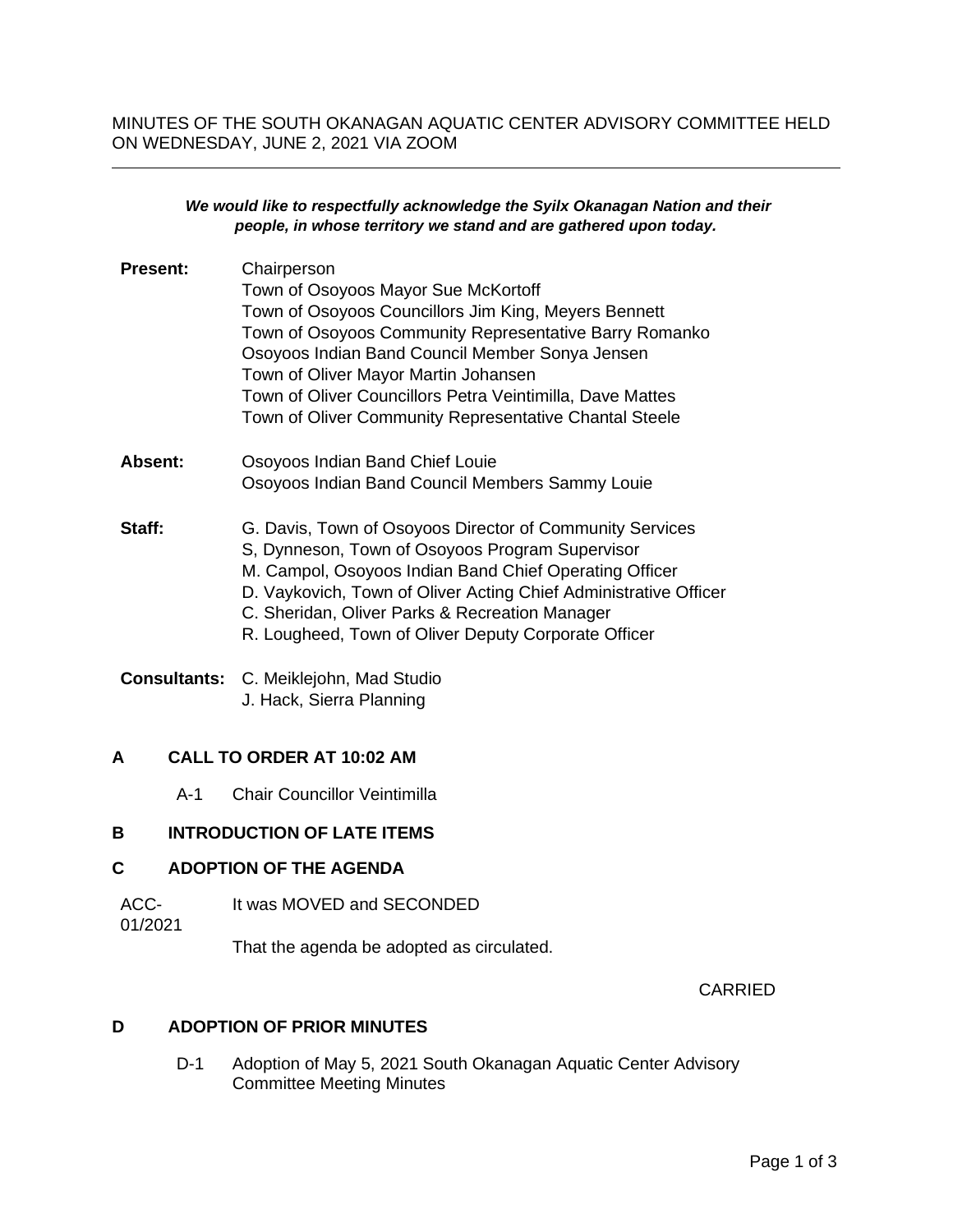ACC-02/2021 It was MOVED and SECONDED

> That the minutes of the May 5, 2021 South Okanagan Aquatic Center Advisory Committee Meeting be adopted as circulated.

> > CARRIED

## **E BUSINESS ARISING OUT OF PRIOR MINUTES**

### **F BUSINESS**

F-1 Criteria for Site Selection - Sierra Planning

> Sierra Planning outlined the evaluation criteria that have been created under the categories of:

- Site Characteristics
- Site Development Costs
- Planning Objectives
- Economic Impacts

Each criteria will be given a weight to identify a site. An initial floor plan was created to be able to establish the footprint of the Aquatic Center at each site.

- F-2 Initial discussion of Potential Sites
	- Sierra Planning

Sierra Planning presented ten potential locations overlaid with the footprint of the building to assess their feasibility as locations.

Discussion ensued regarding the potential limitations of the preferred site:

- Bus access
- Ministry of Transportation and Infrastructure to be contacted
- Servicing availability and requirements
- Emergency services
- Land ownership
- Other possible sites, between the southern border of Oliver and the northern border of Osoyoos
- Potential to discussion with RDOS regarding their Facilities Master plan

Evaluation criteria will be distributed to the Committee for feedback and returned to Sierra Planning to compile information for next meeting.